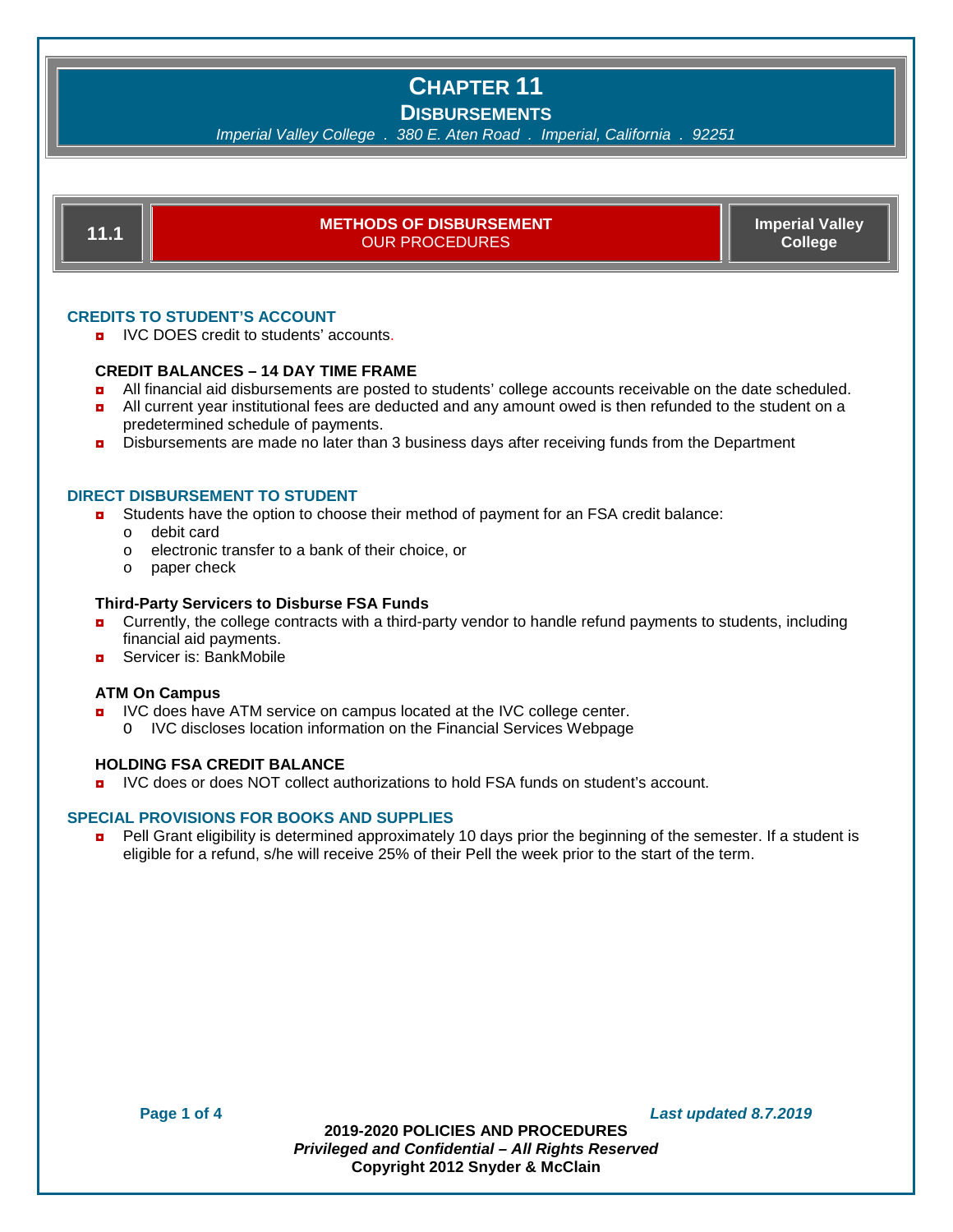**DISBURSEMENTS**

*Imperial Valley College . 380 E. Aten Road . Imperial, California . 92251*

**GENERAL NOTIFICATION** ◘ Office with responsibility for providing notification: Financial Aid Office **11.2 NOTIFICATIONS** OUR PROCEDURES **Imperial Valley College**

- ◘ We inform students of general disbursements via email the week of disbursement
	- o Students view their specific award and disbursement information via our secured on-line WEBSTAR.

| IR. | ELIGIBILITY CONFIRMATION AT DISBURSEMENT'<br>OUR PROCEDURES ' | <b>Imperial Valley</b><br><b>College</b> |
|-----|---------------------------------------------------------------|------------------------------------------|
|     |                                                               |                                          |

### **ELIGIBILITY CONFIRMATIONS**

- ◘ All initial financial aid awards are based on full time enrollment; however, actual disbursements will be adjusted to reflect actual enrollment status at the time of disbursement until the Freeze Date.
- **D** No adjustments are made after the freeze date except for:
	- o Determination that course was not started
	- o Student was on waitlist prior to freeze date and then successfully added course
- **D** NOTE: Manual adjustments must be made for students on approved Academic Plans due to a successful Satisfactory Academic Progress Appeal. Approved units are keyed into Banner

#### **AUTHORITY TO REFUSE FUNDING**

- **n** No payment of funds may be made if the college determines that the student is in default on any federal debt or owes a repayment on any Title IV program received for attendance at any institution.
- **D** Payments may also be withheld if, in the officer's judgment, the student has presented insufficient information to determine eligibility.
- **D** No payment of funds will be made if conflicting information is on file and cannot be resolved to the satisfaction of the Director of Financial Aid.

## ◘ **The following conditions will result in refusal to fund:**

- o Exceeded maximum timeframe standards<br>
o Disqualified Status (less than 2.0 GPA or 6
- o Disqualified Status (less than 2.0 GPA or 67% completion rate)
- Petition disapproved
- o Incomplete application (not ready to process)
- $\circ$  Owes a refund on a Title IV grant or is in default on any federal debt and has not made satisfactory arrangements to repay.
- o Knowing and willful failure to register with Selective Service
- o Unresolved database match rejects

**Page 2 of 4** *Last updated 8.7.2019*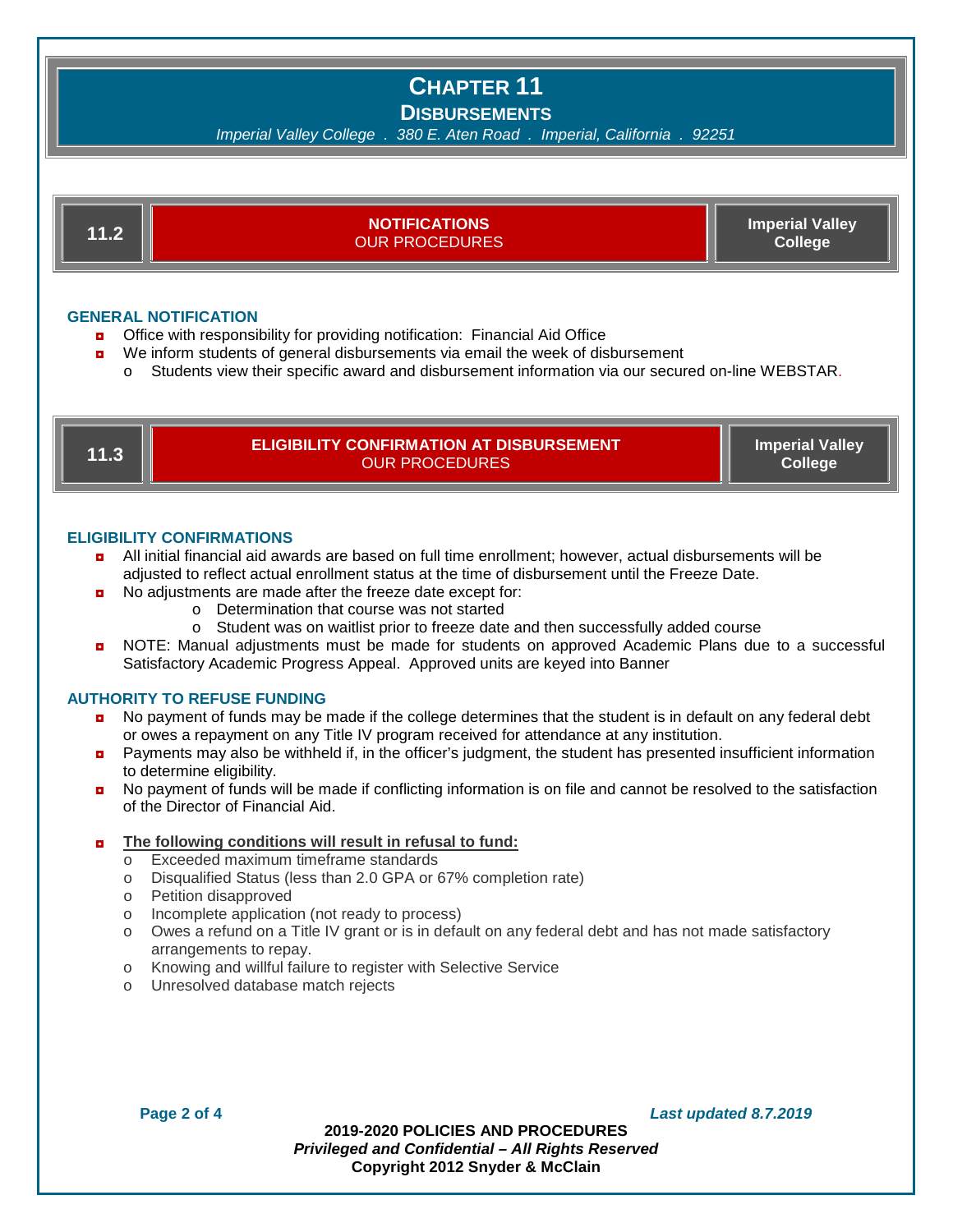## **DISBURSEMENTS**

*Imperial Valley College . 380 E. Aten Road . Imperial, California . 92251*

| 11.4 | <b>TIMEFRAMES REQUIRED</b><br><b>OUR POLICY AND PROCEDURES</b> | <b>Imperial Valley</b><br>College |
|------|----------------------------------------------------------------|-----------------------------------|
|      |                                                                |                                   |

## **IVC POLICY**

#### **DATE OF DISBURSEMENT**

**D** We disburse the initial 25% of Pell Grant award the week before the first day of class.

## **IVC PROCEDURES**

#### **SUBMITTING DISBURSEMENT RECORDS**

◘ The Financial Aid Office is responsible for submitting disbursement records.

#### **UNDELIVERABLE TITLE IV FUNDS**

- **D** We are informed of any funds returned by the Business Office
- **n** Financial Aid attempts to contact the student for deliver but if unsuccessful, will return funds to appropriate program account within 240 days of initial check issue.

#### **RETURN OF FUNDS FOR NON-ATTENDANCE**

- **D** IVC determines that the student did not begin attendance in the payment period.
- **n** The financial aid office uses a report to identify these students and return funds.



#### **INTERIM DISBURSEMENTS**

**p** We do not make interim disbursements

#### **EARLY DISBURSEMENTS**

◘ We disburse the initial 25% of Pell Grant award the week before the first day of class.

#### **LATE DISBURSEMENTS**

◘ We do make late disbursements based on units completed, including earned F's.

**Page 3 of 4** *Last updated 8.7.2019*